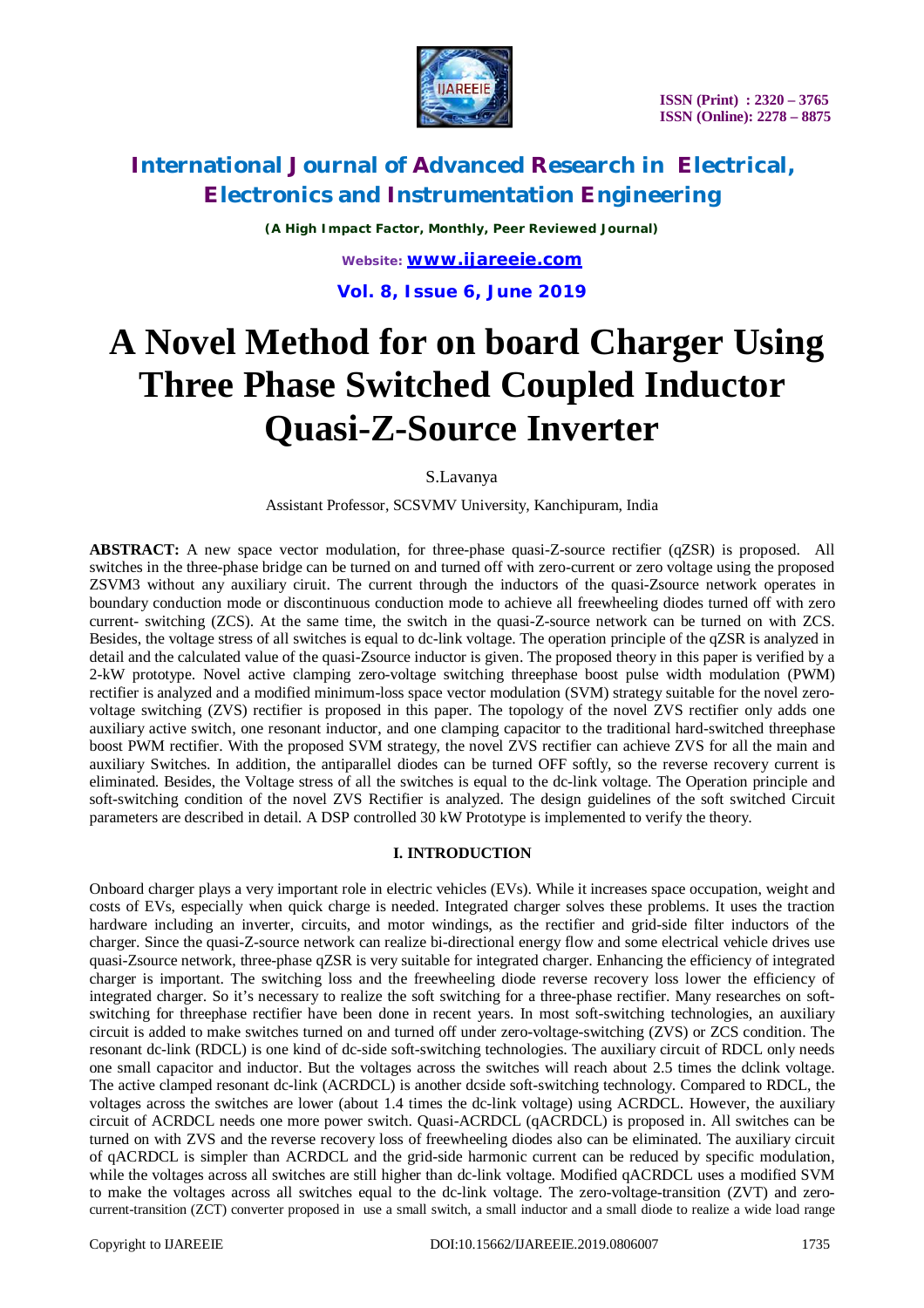

*(A High Impact Factor, Monthly, Peer Reviewed Journal)*

*Website: [www.ijareeie.com](http://www.ijareeie.com)*

## **Vol. 8, Issue 6, June 2019**

soft-switching technology applies this technology to three-phase inverter and proposes a modified modulation. A high-power threephase rectifier using six auxiliary switches to achieve full zero-current switching for all switches is proposed. the simplified three-phase ZCT inverter only uses three auxiliary switches and LC resonant tanks and it can achieve soft switching with normal PWM algorithms.

#### **II. EXISTING SYSTEM**

The Z-source concept can be applied to all dc-to-ac,ac-to-dc,ac-to-ac,dc-todc power conversion. To describe the operating principle andcontrol,this paper focuses on an application example of the Z-source converter:a Z-source inverter for dc-ac power conversion needed for fuel cell application. Because fuel cells are usually produce a voltage that changes widely.(2.1 ratio) depending on current drawn from the stacks. For fuel-cell vehicles and distributed power generation, a boost dc-dc converter is needed because the Vsource inverter cannot produce an ac source.



Fig1: Existing Proposed switched coupled-inductor quasi-Z-source inverter

#### **III. PROPOSED SYSTEM**

We propose, a combination of switched-capacitor (SC) and a three winding switched-coupled-inductor (SCL) is applied to the qZSI, and the topology obtained is termed as SCL-qZSI. The proposed SCL-qZSI retains all of the advantages of the classical qZSI topology such as continuous input current and a common ground between the dc-voltage source and the inverter-bridge; it can also suppress the start up inrush current. The integration of the SC with SCL is beneficial in that it significantly enhances the boost ability of the SCL-qZSI with a smaller component count and lower turn ratio. The proposed inverter adds only one capacitor and two diodes to a classical qZSI, and even with a turns ratio of 1, its voltage boost ability is higher than that of the existing high-voltage boost (q) ZSI and trans-ZSI, which were discussed before. Therefore, for the same input and output voltages, it can use lower and higher, which results in lower component-voltage stresses, a better output power quality, and a lower input current ripple.



Fig 2: Proposed switched-coupled inductor quasi-Z-source inverter (SCLqZSI).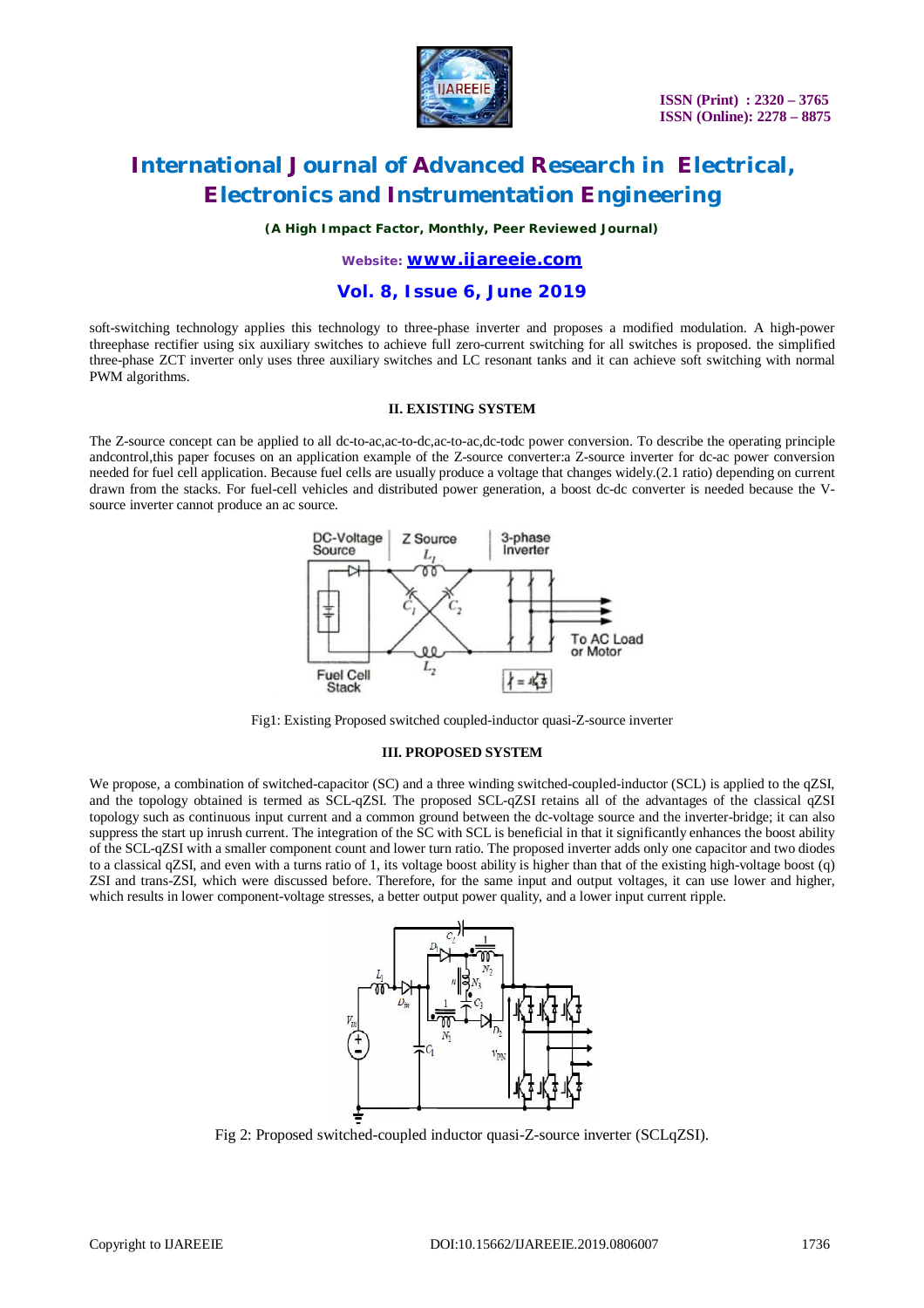

*(A High Impact Factor, Monthly, Peer Reviewed Journal)*

*Website: [www.ijareeie.com](http://www.ijareeie.com)*

**Vol. 8, Issue 6, June 2019**



Fig 3: block diagram for proposed switched-coupled-inductor quasi-Z-source inverter

 The three-phase six-switch boost pulse width modulation (PWM) rectifier as shown in Fig. 1, due to its remarkable features of high power quality and low electromagnetic interference (EMI) emissions, is widely chosen for medium and high power industrial applications. However, during the commutation from diode to transistor, the antiparallel diodes of the rectifier experience reverse recovery process, which will cause severe switching losses and EMI problems due to high di/dt and dv/dt. Considering these problems, the switching frequency of PWM converters is usually confined, which may result in higher current total harmonic distortion, larger passive components, and high switching noise. The soft-switching technique can make switches be turned ON and OFF under zero-voltage or zerocurrent condition, which will resolve the diode reverse recovery problems and reduce switching losses. Meanwhile, the rising and falling edges of switch current and voltage waveforms can be shaped so the di/dt and dv/dt are reduced as well. Many soft-switching techniques for three-phase PWM converter have been investigated. The general methodology is to add auxiliary resonant circuit to decrease or eliminate the overlap between voltage and current at switching transitions. According to the placement of auxiliary circuit, the soft-switching threephase PWM converters can be divided into two classes: the dc-side soft-switching converter and the ac-side soft-switching converter. The dcside soft-switching converter uses one group of auxiliary circuits placed on the dc-side of the converter to produce high-frequency pulsating voltage across the main switch bridge. The switches are commutated at the instants when the bridge Voltage is zero so the corresponding devices can be zero-voltage switching (ZVS) switched. Among the various dc-side soft-switching topologies in the resonant dc-link (RDCL) converter in has the simplest topology, but it imposes 2–2.5 times voltage stress on all the switches. The active clamped RDCL (ACRDCL) converter in added one extra auxiliary clamping switch to decrease the device voltage stress by times. However, the RDCL and ACRDCL converters are both controlled by discrete pulse modulation (DPM), which will produce sub harmonics in the ac-side current waveforms. A partial PWM control technique for heRDCLand ACRDCL converters has been proposed in to overcome the drawbacks of the DPM but the device turn-off loss is increased and meanwhile the PWMrange is limited. To apply real PWM control techniques, many approaches have been presented in . These converters provide zero voltage intervals in the switch bridge of the PWM converter antiparallel diodes can be turned OFF softly, so the reverse recovery current is eliminated. Moreover, the voltage stress of both main and auxiliary switches is equal to the dc-link voltage. The turn-on losses of IGBTs and reverse recovery losses of antiparallel diodes can be avoided. But for ZVS switching, the turn-off losses of IGBTs can only partly be avoided because of the existence of the tail current.

#### **IV. CONVERTER TOPOLOGY AND OPERATION ANALYSIS**

#### **Converter Topology Derivation**

The topology of the ZVS-SVM-controlled threephase PWMrectifier proposed in which consists of a standard PWMrectifier and an auxiliary resonant branch. The auxiliary Branch consists of an auxiliary active switch S7, a resonant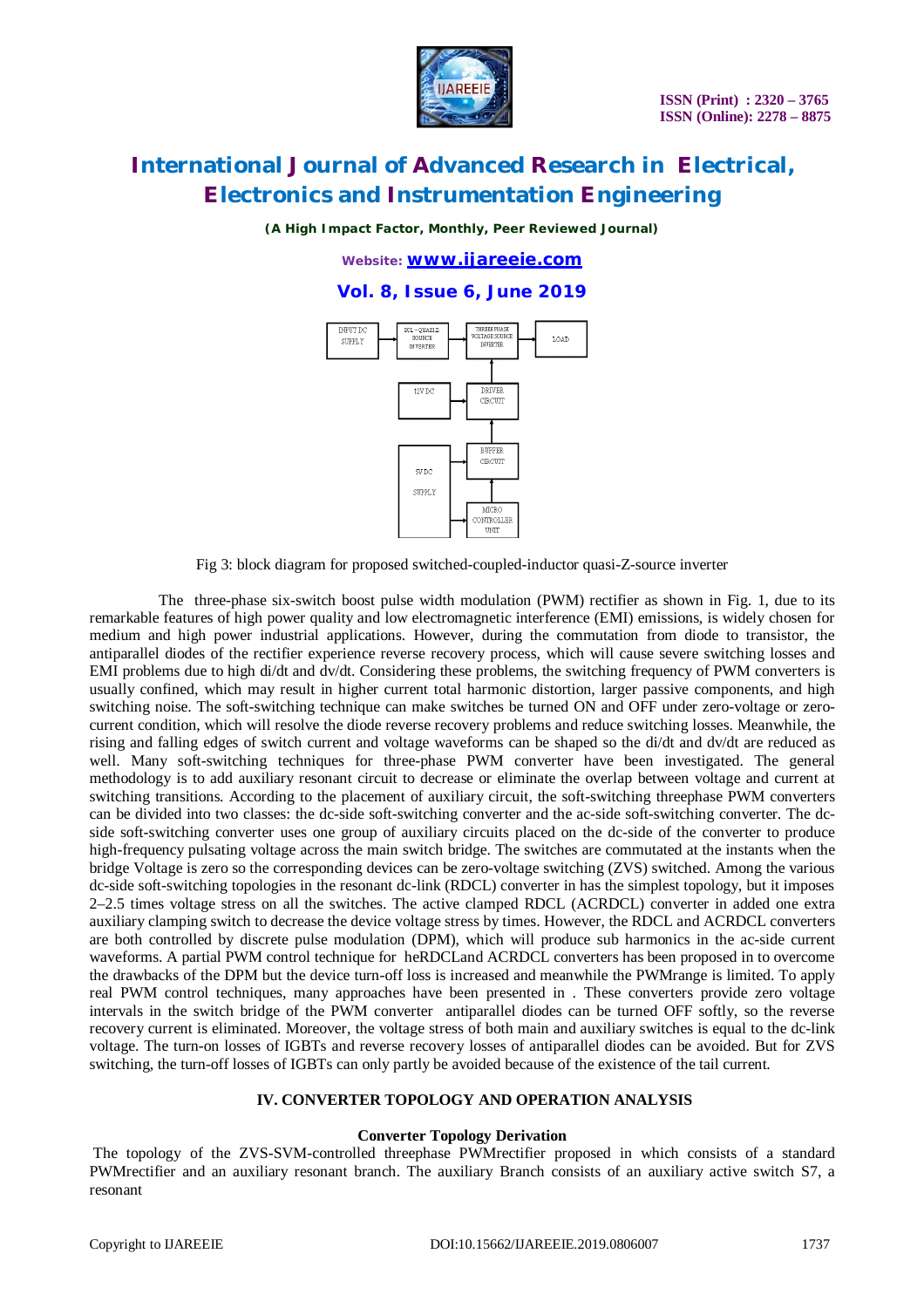

*(A High Impact Factor, Monthly, Peer Reviewed Journal)*

*Website: [www.ijareeie.com](http://www.ijareeie.com)*

### **Vol. 8, Issue 6, June 2019**

Inductor Lr, and a clamping capacitor Cc. The auxiliary switch S7 is conducting for most of the switching period. When the auxiliary switch S7 is turned OFF, the energy stored in the resonant inductor Lr will discharge the parallel capacitors of the main switches. When the voltage of the capacitors paralleled With the main switches is discharged to be zero, the main switches can be turned ON under ZVS condition. Meanwhile, the current of the antiparallel diodes can be linearly decreased with the existence of Lr . Therefore, the reverse recovery current of the antiparallel diodes is effectively suppressed. For the topology shown in Fig. 2, the voltage stress of the Main and auxiliary switches is clamped to  $Vo + VCc$ , which will increase with the load power. With circuit parameter optimization, the voltage stress can be confined within 1.1 times of the dc-link voltage. To further decrease the voltage stress of the main and auxiliary switches, a novel active clamping ZVS three-phase boost PWM rectifier, as shown in Fig. 3 controlled by minimum voltage active clamping SVMmethod, is proposed in. Compared with the topology shown in Fig. 2, only the position of the clamping capacitor Cc is changed, which will decrease the device voltage stress to the dc-link voltage. In the existing ZVS-SVM control method proposed in is adopted to control the rectifier shown in Fig. 3. But there still exists some problems in the soft-switching condition. This paper will further discuss the rectifier shown in Fig. 3 and find the solution. B. Operation Analysis with Existing Modulation SchemeSince the novel topology shown in Fig. 3 is very similar to the topology shown in Fig.2; this paper will first discuss the operation principle of the novel ZVS rectifier adopting the existing ZVS-SVM control method proposed in.

The rectifier always works with unit power factor, so the three-phase grid voltage and current waveforms can be shown in Fig. 4. Based on the analysis in the traditional six voltage sectors can be further divided into 12 different smaller sectors according to the peak of grid current waveforms, as shown in Fig. 5. For example, sector SECT1 can be divided into SECT1-1 and SECT1-2. In SECT1-1, the current of phase A is the largest among three phases, and the switching status of phase A in the selected nonzero-vectors is "1" so that **U**7(111) is chosen as the zero-vector to make sure there is no commutation of phase A in one switching cycle. In SECT1-2, the current of phase C is the smallest among three phases, and the switching status of phase C in the selected nonzero-vectors is "0" so that **U**0(0 0 0) is chosen as the zero-vector to make sure there is no commutation of phase C in one switching cycle.



Fig. 4. Three switching states in the SECT1-1.

The auxiliary branch only operates once in each switching cycle to realize the ZVS of the main and auxiliary switches. Taking SECT1-1 as an example, the zero-vector**U**7 (1 1 1) should be placed after **U**1(1 0 0), and **U**2(1 1 0) follows **U**7(1 1 1), as shown in Fig. 6. As shown in Fig. 6, the antiparallel diode of switch S1 in phase A is always conducting, while the switches in the other two phases are controlled in PWMmanner. There are two kinds of commutations: one is from transistor to diode and the other is from diode to transistor. The switching state changing from **U**7(1 1 1) to **U**2(1 1 0) and from **U**2(1 1 0) to **U**1(1 0 0) are the former, in which the commutations are normally soft-switching and the auxiliary branch needs not act. Much more attention should be taken to the switching state changing from **U**1(1 0 0) to **U**7(1 1 1), which is the commutation from diode to transistor and needs to activate the auxiliary branch to realize ZVS. The three switching states shown in Fig. 6 can be simplified as shown in Fig. 7. The three-phase grid current can be represented by a current source during one switching cycle, and the equivalent circuits of switching states **U**1(1 0 0),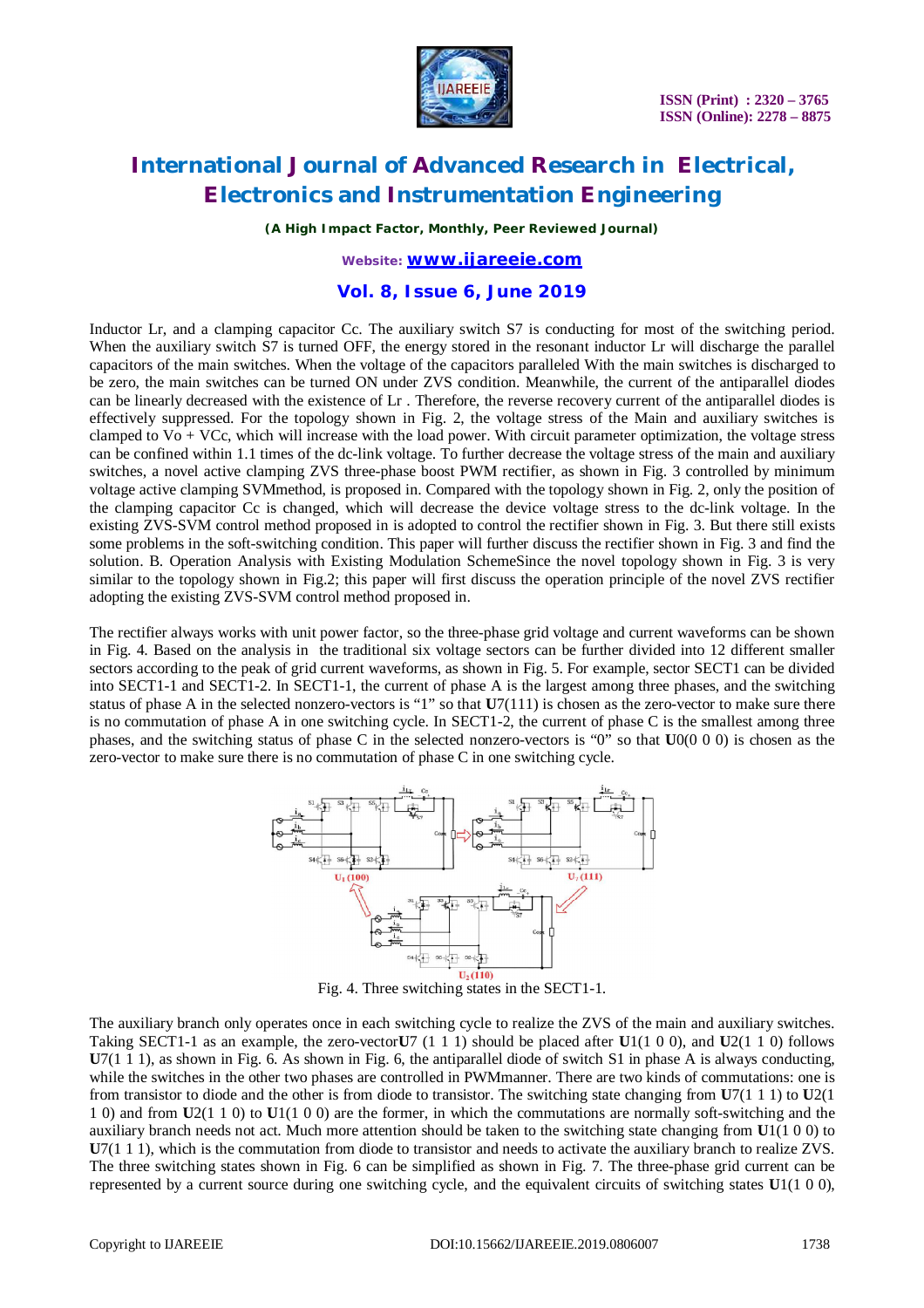

*(A High Impact Factor, Monthly, Peer Reviewed Journal)*

### *Website: [www.ijareeie.com](http://www.ijareeie.com)*

### **Vol. 8, Issue 6, June 2019**

**U**7(1 1 1), and **U**2(110) can be shown in Fig. 7. With the existing ZVS-SVM controlmethod proposed in the operation principle of the novel ZVS rectifier in SECT1-1 is given as follows.

The auxiliary switch S7 is in conduction during most of the time in one switching cycle. When the switching state changes from **U**1(1 0 0) to **U**7(1 1 1), the auxiliary switch S7 is turned OFF first and then the resonance between Lr ,  $C4 + C3 + C5$ , and C7 is initiated. 2) The energy in the resonant inductor Lr will discharge the parallel capacitor of the switches S4, S3, and S5, and make the bridge voltage resonant to zero so that S3 and S5 can be ZVS turned ON, 3) And Lr can suppress the reverse recovery currents of S6 's and S2 's antiparallel diodes. After these switch antiparallel diodes finish the reverse recovery, the current of the resonant inductor starts to flow through the antiparallel diode of the auxiliary switch S7 . So the auxiliary switch S7 is turned ON under ZVS condition.

### **V. DESIGN GUIDELINES**

A. Resonant Parameters Optimization

In the novel ZVS three-phase boost PWM rectifier shown in Fig. 3, the resonant parameters include the inductance of the resonant inductor Lr, the resonant capacitors C1 = C2 = C3 = C4 = C5 = C6 = C, and C7. These parameters have vmuch influence on the efficiency of the rectifier and must be optimized. Base on the previous theoretical analysis, the design guidelines of the novel ZVS three-phase boost PWM rectifier are presented as follows.

1) Choosing resonant cycle Tr according to dead time tdead. According to the switch driving signals shown in Fig. 13, the duration time of stage 2 (t1–t2 ) tstage2 should be less than dead time tdead.

2) According to Fig. 12(d), to effectively suppress the reverse recovery current of the antiparallel diodes, the di/dt of the diodes must be confined to less than  $100 \text{ A}/\mu s$  in stage 4, which requires the resonant inductor be large enough.

3) According to (17), the duration time of stage 5 must be larger than a value to realize ZVS of the main switches. On the other hand, the duration time of stage 5 also determines the additional current of the resonant inductor Iadd represented as (7), which should beminimized to decrease the turn-off losses of the main switches at t5 . The resonant tank impedance Zr is also determined to minimize current

Iadd.

4) According to the switch driving signals shown in Fig. 13,the auxiliary switch turn-off duty cycle D0 should be less than the duty cycle of zero-vector in a PWM period Dz . Otherwise, D0 will occupy the duty cycle of nonzerovector, which will distort the input current waveforms. 5) Combining all the aforementioned conditions, a feasible parameters region will be obtained. Considering turn-off

loss reduction, Cr is selected to be the maximum value of the feasible region. Then, a group of optimized resonant parameters will be confirmed. Fig. 15. Resonant cycle Tr versus Cr and Lr . The working condition of the novel ZVS three-phase boost PWM rectifier designed in this paper is given as follows.

1) input phase voltage Vsa : 220 Vrms ;

2) output dc voltage Vo : 700V;

3) switching frequency fs: 16kHz;

4) maximum output power Pomax: 30kW. Following the optimization steps mentioned previously, the resonant parameters can be designed as follows.

1) The dead time tdead is selected to be 3 μs, which is about 5% of the switching period. From the stage analysis, the maximum duration time of stage 2 (t1–t2) will be tstage2(max) =14Tr =  $\pi$ Lr (3C + C7

Considering tstage2 should be less than dead time tdead,the resonant cycle Tr is confined to be less than 6 μs.The relationship between the resonant cycle Tr and theresonant parameters can be seen in Fig. 15, in which theparameter Cr is defined in (3).

2) According to Fig. 12(d), the di/dt of the resonant inductorshould be lower than 100 A/ $\mu$ s to suppress the reverse recoveryof the antiparallel diodes. Since the output voltageis 700VDC, the inductance of Lr should be larger than7 μH.3) According to the ZVS condition shown in (17), the duration time of stage 5 should be as long as possible to store enough energy in the resonant inductor.